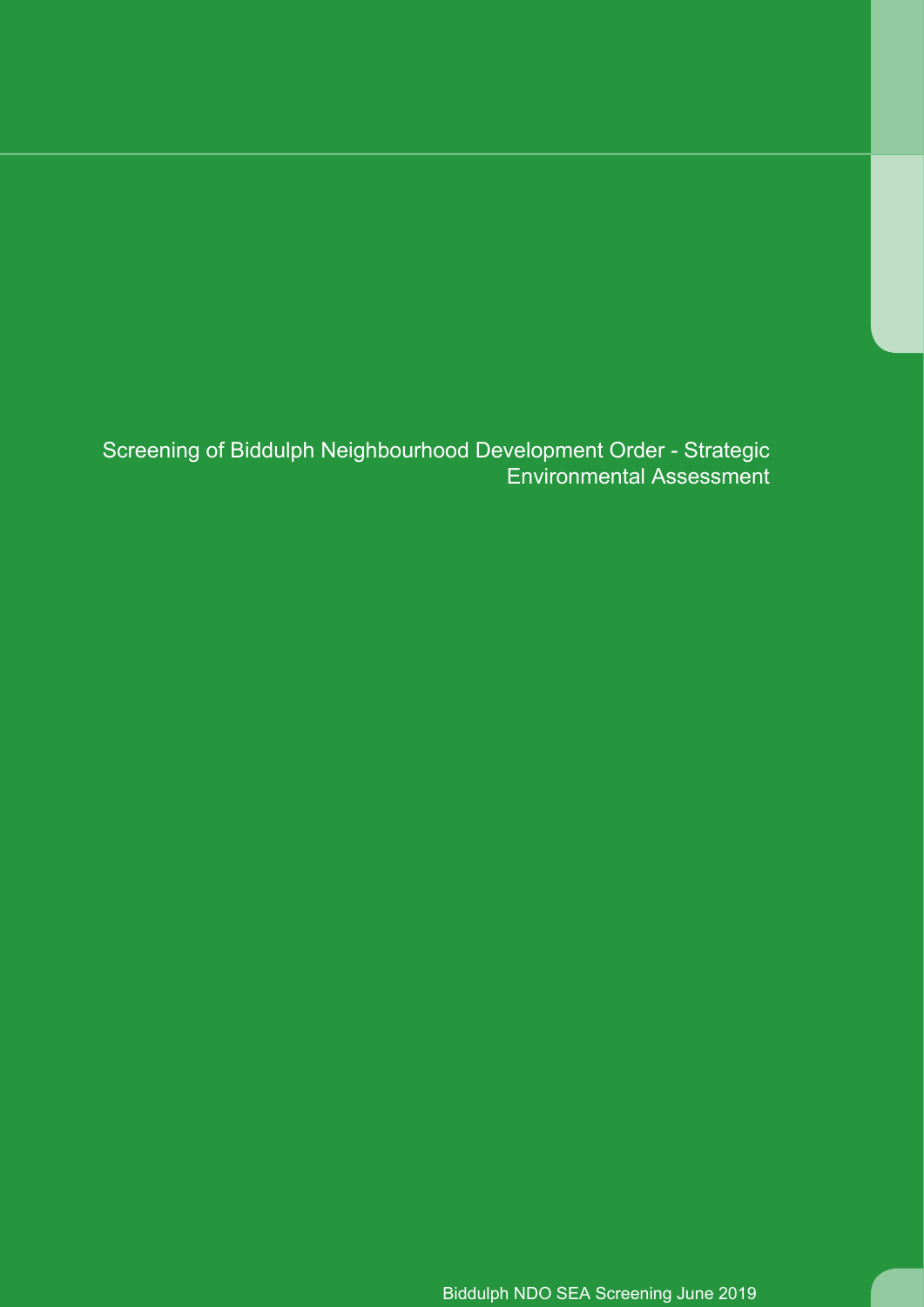| 1 Introduction                                       |    |
|------------------------------------------------------|----|
| 2 Legislative background                             | 6  |
| 3 The draft Biddulph Neighbourhood Development Order | 9  |
| 4 Assessment                                         | 12 |
| <b>5 Conclusions</b>                                 | 16 |
| <b>6 Consultation</b>                                | 18 |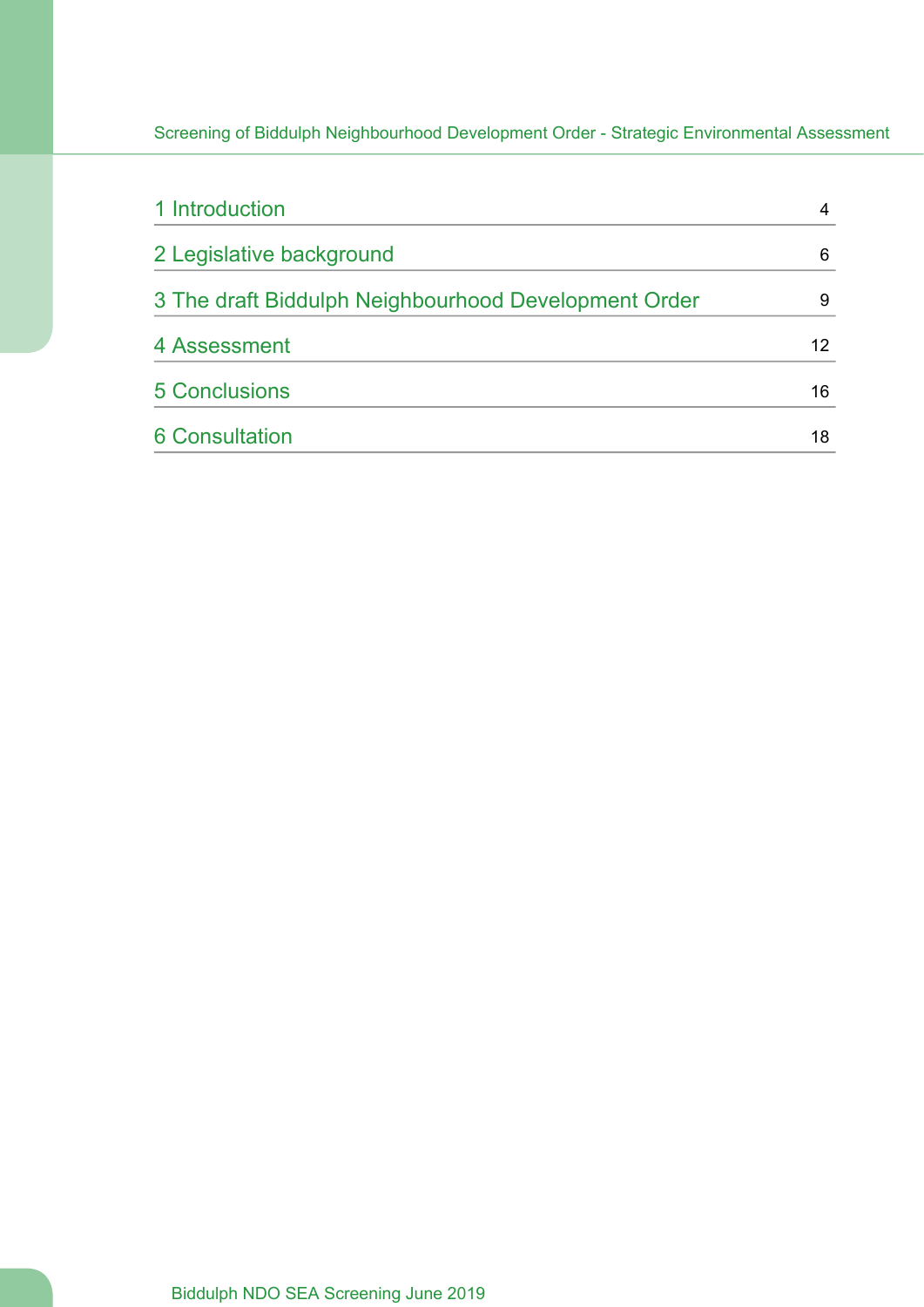Introduction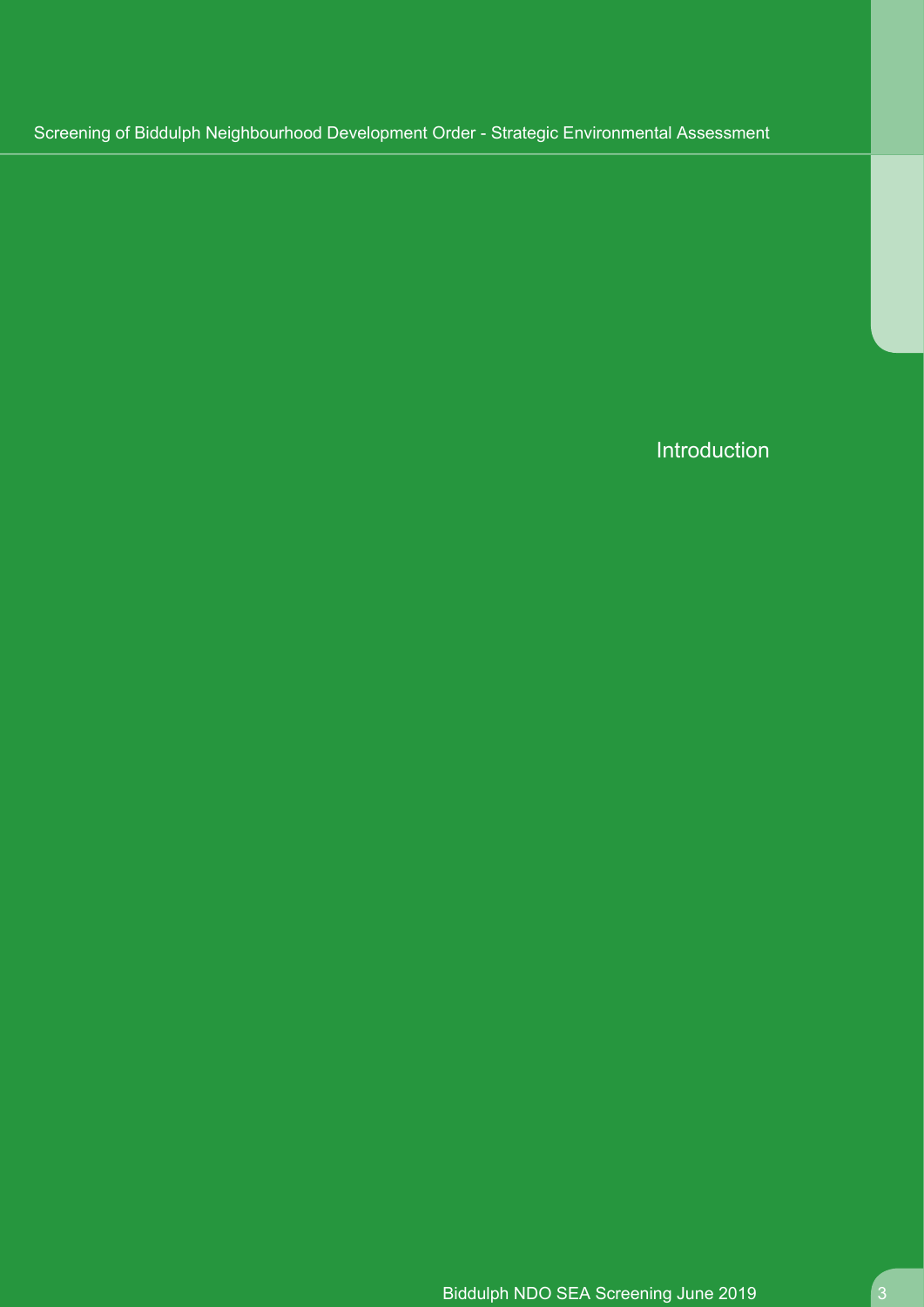# <span id="page-3-0"></span>**1 Introduction**

**1.1** Biddulph Town Council has prepared a draft Neighbourhood Development Order alongside its draft Neighbourhood Plan. The Order is being made as a response to the analysis of outcomes from community engagement and from the gathering of local evidence. The intention of the Order is to support the regeneration and economic development of Biddulph town centre.

**1.2** Following determination as to whether Strategic Environmental Assessment of the draft Order is required, the Neighbourhood Development Order will be subject to a period of "pre-submission" public consultation alongside the Neighbourhood Plan. Following this consultation, the Town Council will prepare to submit both the draft Neighbourhood Plan and Development Order to the District Council in order that the documents might proceed to independent Examination and subsequent Referendum.

**1.3** Only a draft Neighbourhood Plan or Order that meets each of a set of basic conditions can be put to a referendum and be "made" (adopted). The basic conditions are set out in paragraph 8(2) of Schedule 4B to the Town and Country Planning Act 1990.

**1.4** The District Council will need to be satisfied that the basic conditions have been met. A Neighbourhood Plan or Order must:

- have regard to national policy and guidance;
- have special regard to listed buildings (this applies only to Orders);
- have special regard to conservation areas (this also applies only to Orders);
- contribute to sustainable development;
- be in general conformity with strategic policies in the development plan;
- not breach EU obligations.
- comply with other prescribed matters.**(1)**

**1.5** Biddulph Town Council will be required to prepare a Basic Conditions Statement alongside the submitted Order, in order to demonstrate how the Order meets the basic conditions set out above.

Regulations 32 and 33 of the Neighbourhood Planning (General) Regulations 2012 (as amended) prescribe 2 basic conditions in addition to those set out in the primary legislation. These are (1) that the making of a Neighbourhood Plan does not breach the requirements of Chapter 8 of Part 6 of the Conservation of Habitats and Species Regulations 2017; and (2) having regard to all material considerations, it is appropriate that a Neighbourhood Development Order is made where the development described in an Order is Environmental Impact Assessment development.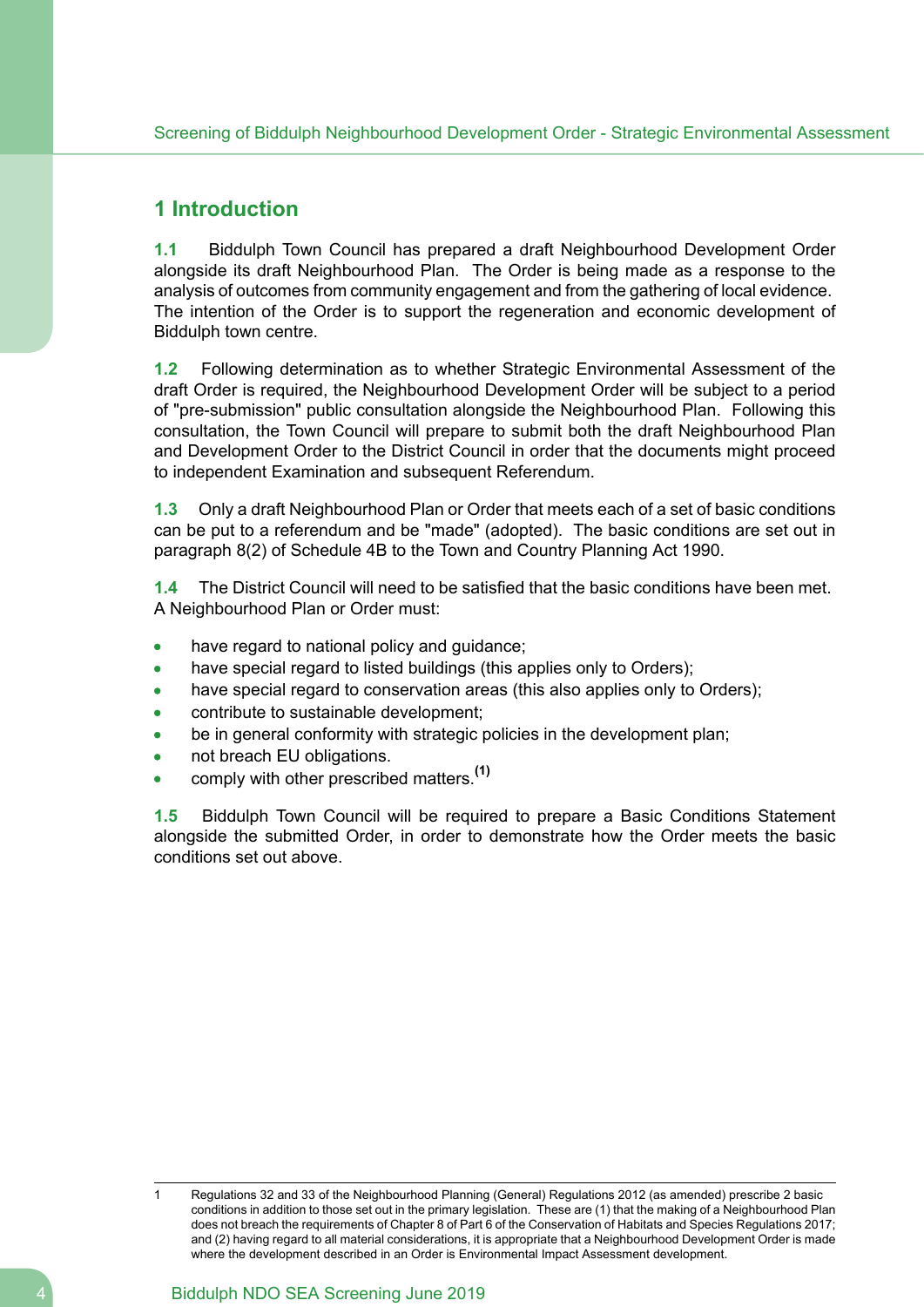Legislative background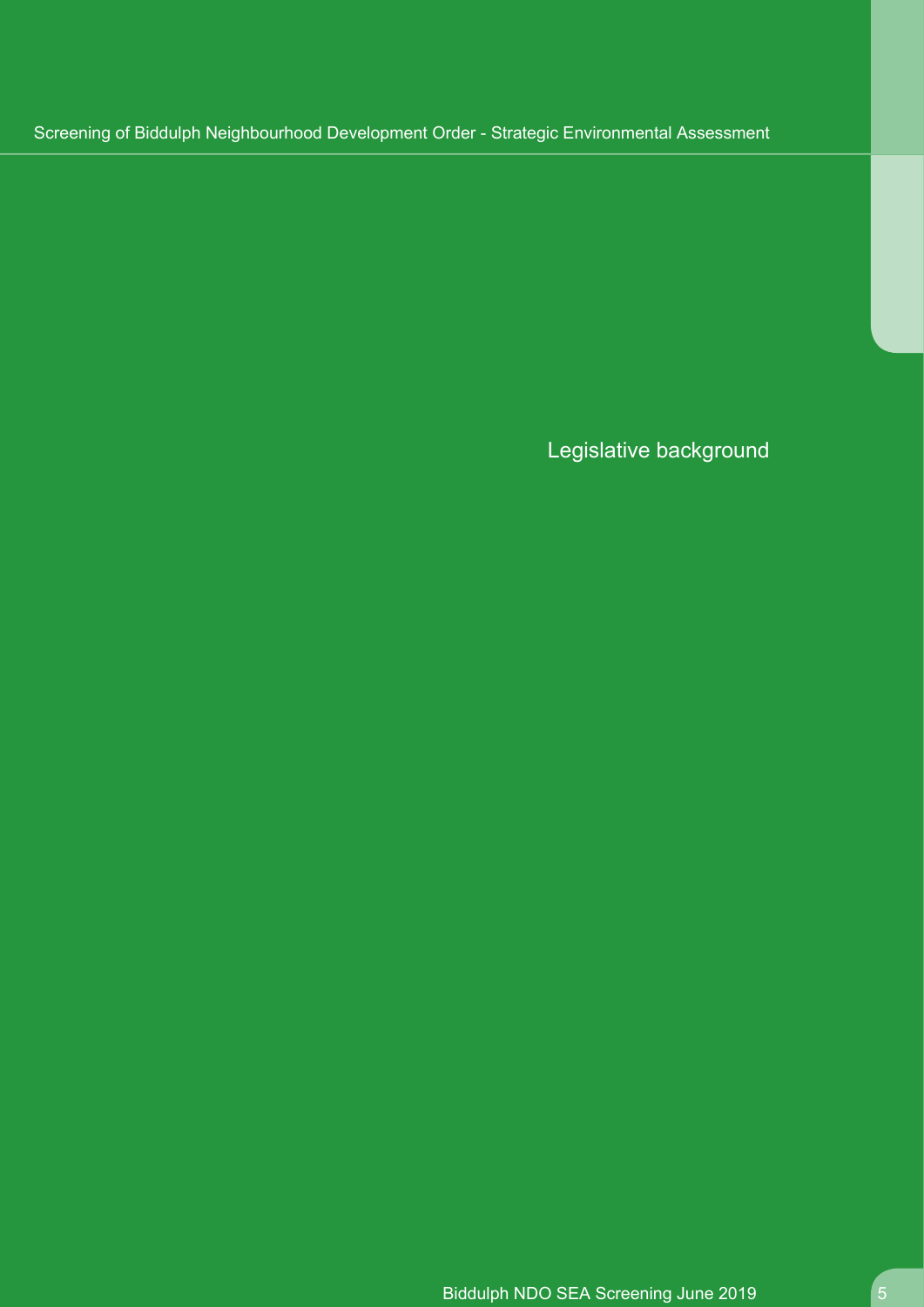# <span id="page-5-0"></span>**2 Legislative background**

**2.1** A Neighbourhood Plan or Order must be compatible with European Union obligations, as incorporated into UK law, in order to be legally compliant. A key directive of relevance to neighbourhood planning is Directive 2001/42/EC on the assessment of the effects of certain plans and programmes on the environment (often referred to as the Strategic Environmental Assessment {or SEA} Directive).

**2.2** The District Council has prepared this screening assessment to help determine whether the policies and proposals set out in the draft Biddulph Neighbourhood Development Order will require a Strategic Environmental Assessment (SEA) in accordance with the European Directive 2001/42/EC and associated Environmental Assessment of Plans and Programmes Regulations 2004.

**2.3** The Environmental Assessment of Plans and Programmes Regulations 2004 explain the process to be followed in undertaking a Strategic Environmental Assessment in respect of plans and programmes. They implement the European Directive and require an SEA to be undertaken on any land use plan or programme "which sets the framework for future development consent of projects".

**2.4** A strategic environmental assessment is unlikely to be required where a planning document deals only with a small area at a local level (regulation 5(6) of the Environmental Assessment of Plans and Programmes Regulations 2004), unless it is considered that there are likely to be significant environmental effects. Screening is used to determine whether significant environmental effects are likely.

**2.5** The National Planning Practice Guidance offers further guidance on when an SEA may be required for a Neighbourhood Plan**(2)** . SEA is more likely to be necessary if:

- a neighbourhood plan allocates sites for development (for example for housing or employment) that have not already been appraised through the Sustainability Appraisal of the Local Plan;
- the neighbourhood plan area contains sensitive environmental assets that may be affected by the policies and proposals in the neighbourhood plan;
- the neighbourhood plan is likely to have significant environmental effects not already addressed through the sustainability appraisal of the Local Plan.

**2.6** When determining whether a plan proposal requires SEA, the SEA Regulations require that the criteria set out in Schedule 1 of the SEA Regulations be considered. These are the criteria for determining the likely significance of effects on the environment. The criteria are split into two categories: those relating to the characteristics of the plan and those to the characteristics of the effects and area likely to be affected.

**2.7** The results of the screening process must be detailed in a Screening Statement, available to the public and the findings must be subject to consultation with Historic England, the Environment Agency and Natural England.

**2.8** Neighbourhood Planning (General) (Amendment) Regulations 2015 require submission either of a statement of reasons as to why SEA was not required, or an environmental report (a key output of the SEA process) to accompany a plan proposal when it is submitted to the local planning authority.

<sup>2</sup> Paragraph: 046 Reference ID: 11-046-20150209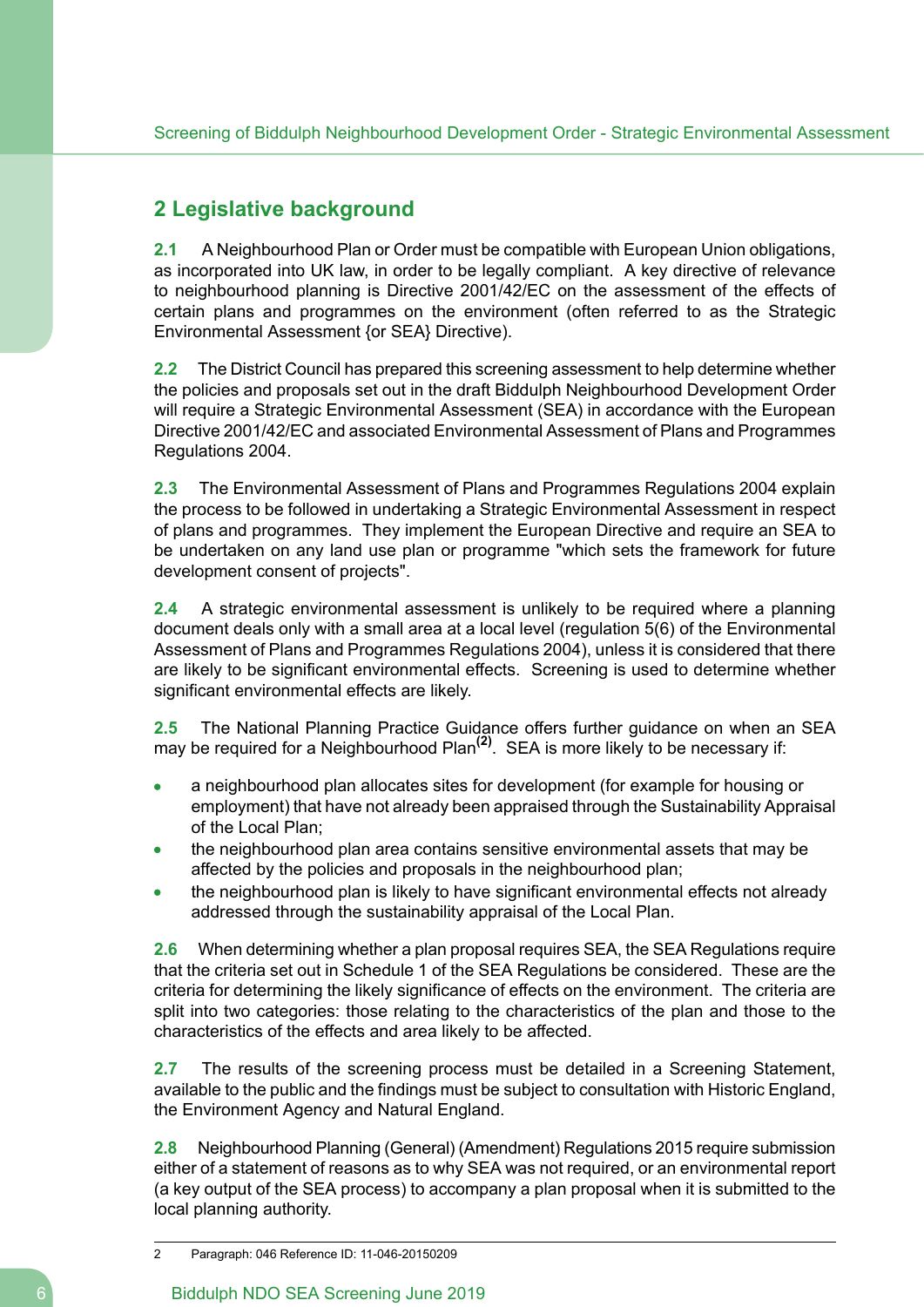**2.9** Providing there are no significant changes to the proposals and the policies of the current draft Neighbourhood Development Order, this screening assessment undertaken by Staffordshire Moorlands District Council helps fulfils this requirement to accompany submission of the Neighbourhood Order.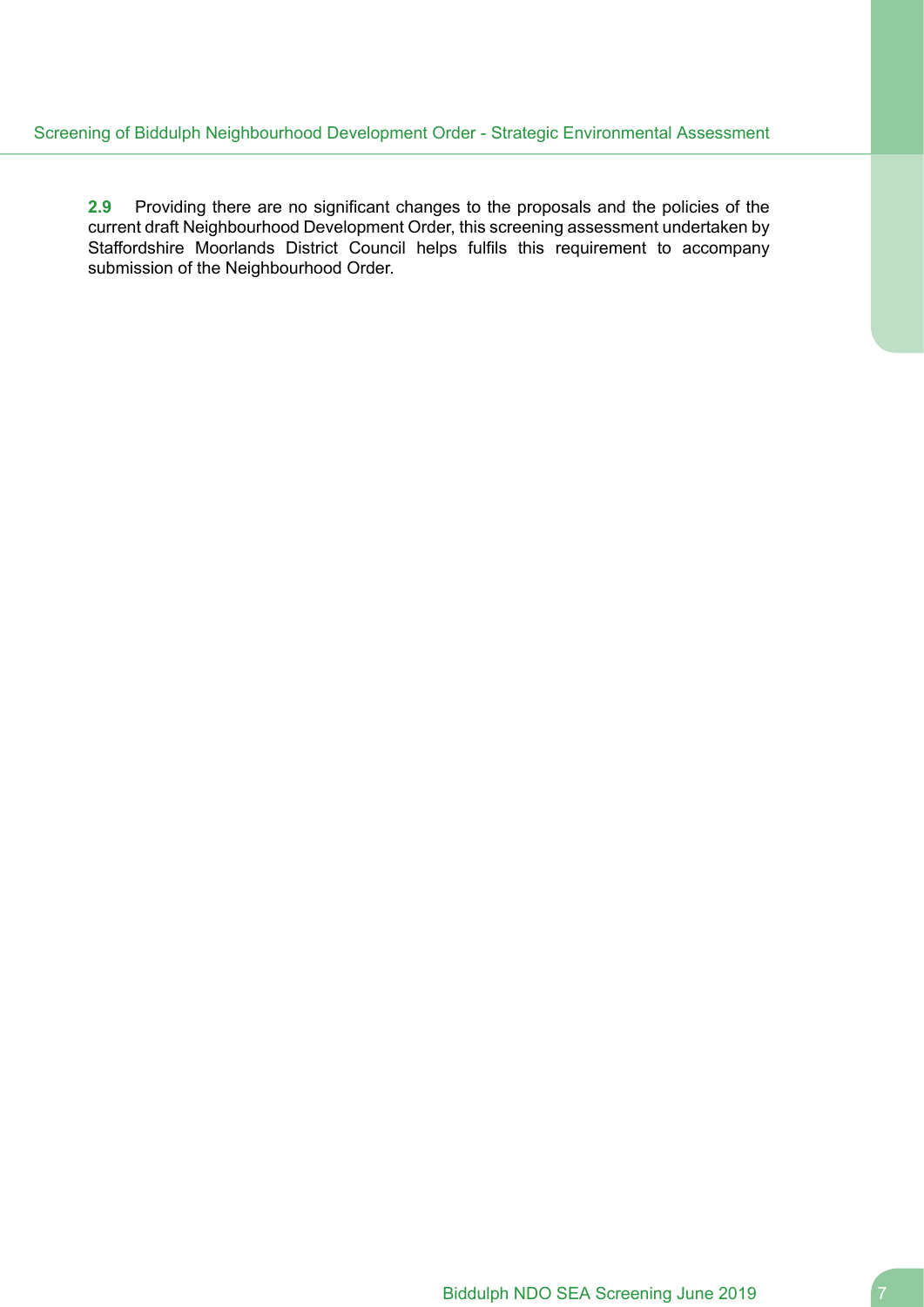The draft Biddulph Neighbourhood Development Order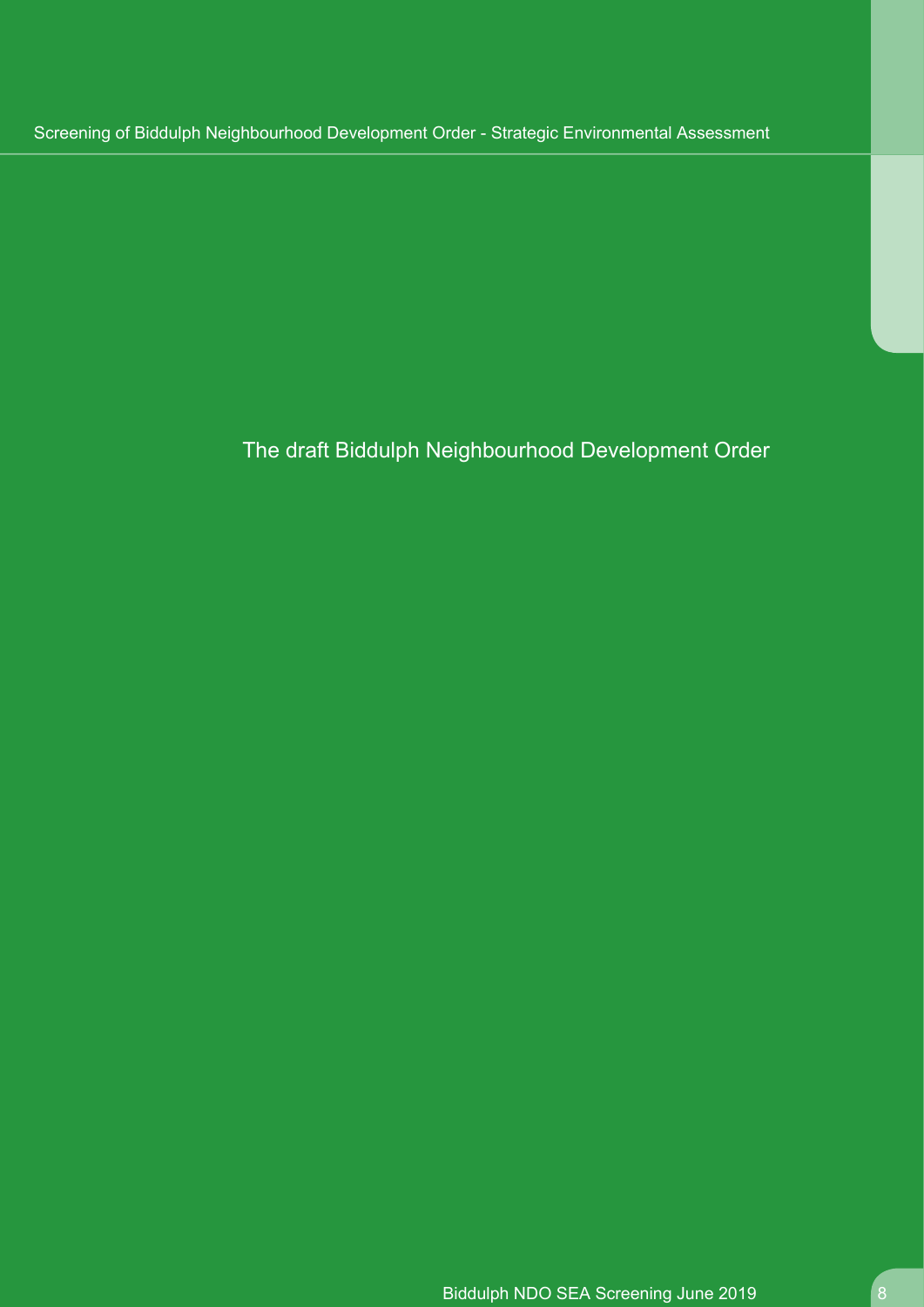# <span id="page-8-0"></span>**3 The draft Biddulph Neighbourhood Development Order**

# **Planning Context**

## **National**

**3.1** A Neighbourhood Development Order is an Order made by a local planning authority (under the Town and Country Planning Act 1990) through which parish councils and neighbourhood forums can grant planning permission for a specific development proposal or classes of development.

**3.2** Paragraph 52 of the National Planning Policy Framework (February 2019) clarifies that communities can use Neighbourhood Development Orders and Community Right to Build Orders to grant planning permission. These require the support of the local community through a referendum. The paragraph states that local planning authorities should take a proactive and positive approach to such proposals, working collaboratively with community organisations to resolve any issues before draft orders are submitted for examination.

**3.3** A Neighbourhood Development Order can grant planning permission for specific types of development in a specific neighbourhood area. A Neighbourhood Development Order can therefore **(3)** :

- Apply to a specific site, sites, or wider geographical area.
- Grant planning permission for a certain type or types of development.
- Grant planning permission outright or subject to conditions.  $\bullet$
- **3.4** A Neighbourhood Development Order can be used to permit **(4)**:
- Building operations (eg structural alterations, construction, demolition or other works  $\bullet$ carried out by a builder).
- Material changes of use of land and buildings; and/or
- Engineering operations.  $\bullet$

### **Local**

**3.5** The Staffordshire Moorlands Local Plan was submitted for examination on 28<sup>th</sup> June 2018. The emerging Local Plan has been subject to Sustainability Appraisal and Habitats Regulations Assessment. The Plan and its assessments can be seen at:

https://www.staffsmoorlands.gov.uk/examination\_library

### **Neighbourhood Development Order**

**3.6** The parish of Biddulph was designated as a Neighbourhood Area on 16<sup>th</sup> February 2016.

**3.7** Biddulph Town Council is preparing a Neighbourhood Development Plan. The draft Neighbourhood Plan has been subjected to screening alongside the Neighbourhood Development Order.

<sup>3</sup> National Planning Practice Guidance Paragraph: 010 Reference ID: 41-010-20140306<br>4 National Planning Practice Guidance Paragraph: 011 Peterence ID: 41-011-20140306

<sup>4</sup> National Planning Practice Guidance Paragraph: 011 Reference ID: 41-011-20140306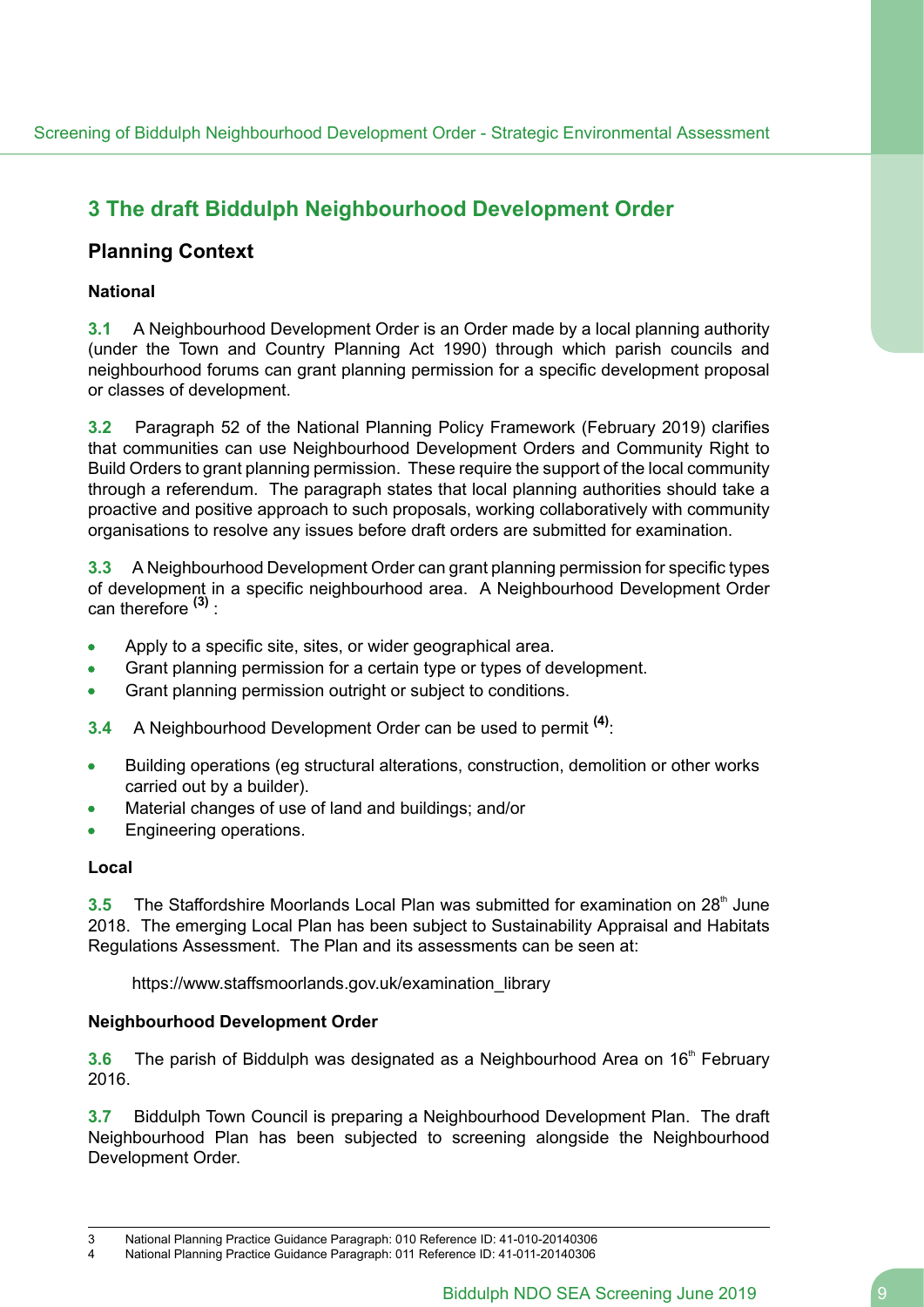**3.8** The Neighbourhood Development Order relates to change of use of upper floors of commercial properties to business and enterprise space (Use Class B1) and the replacement of shopfronts within a specified town centre boundary. The Order grants planning permission for these types of development in Parts 1 and 2, providing proposed development meets the conditions and criteria set out.

**3.9** The Order will be monitored during its period of application. If necessary, the Order may be revised and/or remade in the future.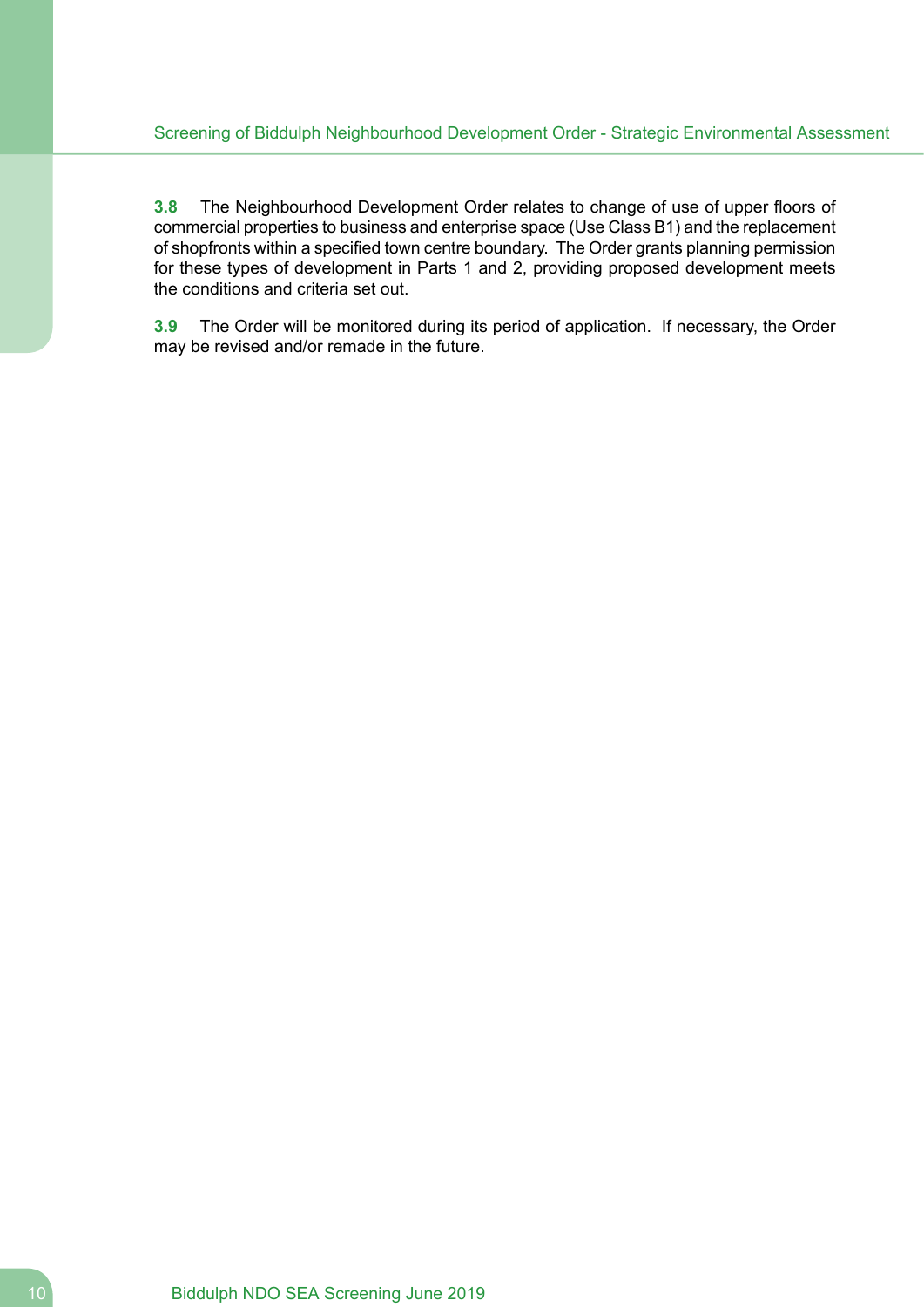Assessment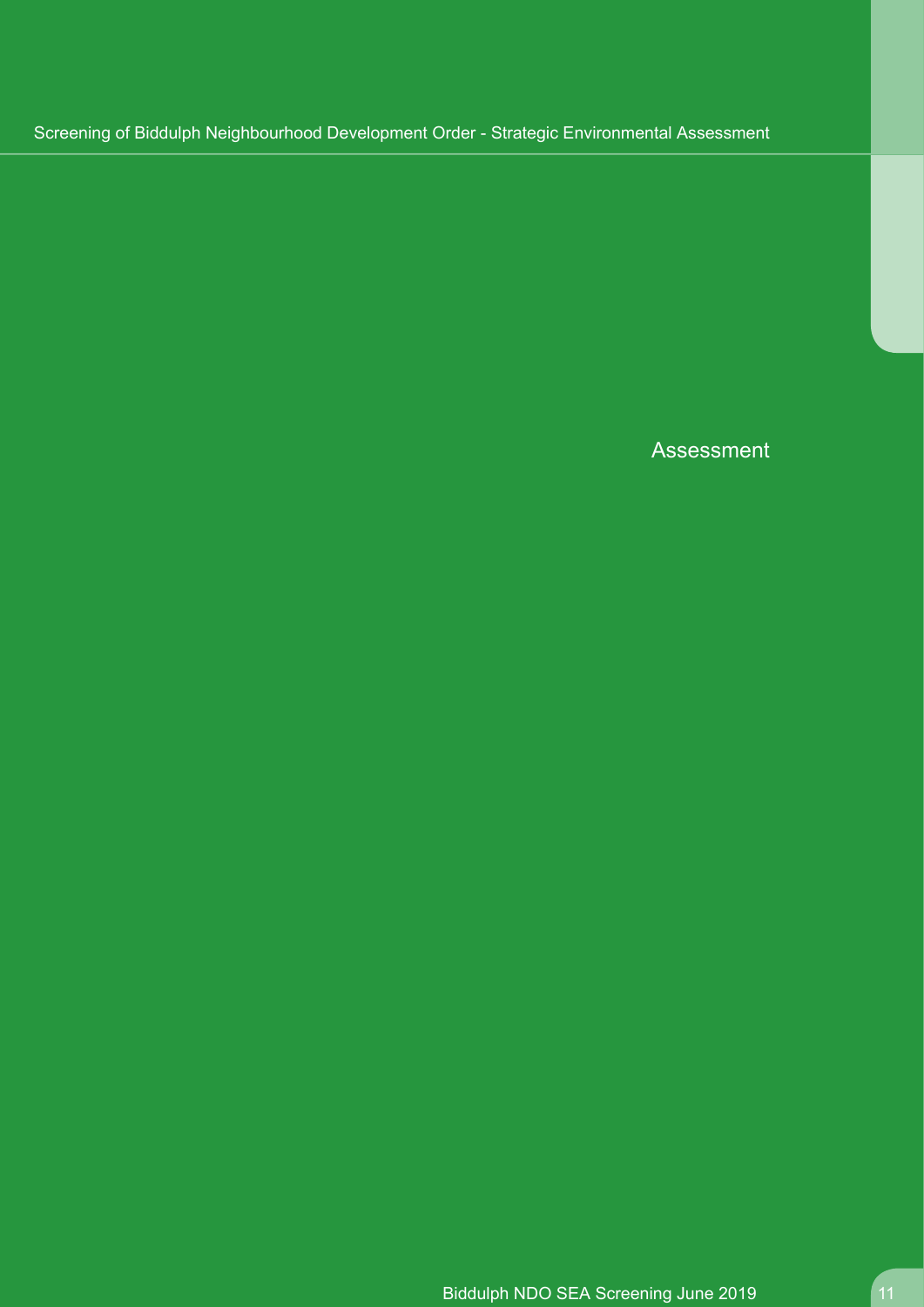# <span id="page-11-0"></span>**4 Assessment**

# **Methodology**

**4.1** To decide whether a draft plan proposal might have significant environmental effects, its potential scope should be assessed at an early stage against the criteria set out in Schedule 1 to the Environmental Assessment of Plans and Programmes Regulations 2004. (These regulations implement the Strategic Environmental Assessment Directive in England.)

**4.2** The criteria set out Schedule 1 of the Regulations are shown in the table below, alongside an assessment finding in relation to the draft Biddulph Neighbourhood Development Order.

## **Assessment**

| <b>Significance Criteria set out in</b><br><b>SEA Directive (Annex ii) and</b><br><b>Schedule 1 of Environmental</b><br><b>Assessment of Plans and</b><br><b>Programmes Regulations 2004</b>                              | Impact of the draft Biddulph Neighbourhood<br><b>Development Order</b>                                                                                                                                                                                                                                                                                                                                                                                                                                                                                                                                                                           |  |
|---------------------------------------------------------------------------------------------------------------------------------------------------------------------------------------------------------------------------|--------------------------------------------------------------------------------------------------------------------------------------------------------------------------------------------------------------------------------------------------------------------------------------------------------------------------------------------------------------------------------------------------------------------------------------------------------------------------------------------------------------------------------------------------------------------------------------------------------------------------------------------------|--|
| 1. The characteristics of plans and programmes, having regard, in particular, to:                                                                                                                                         |                                                                                                                                                                                                                                                                                                                                                                                                                                                                                                                                                                                                                                                  |  |
| (a) the degree to which the plan<br>or programme sets a framework<br>for projects and other activities,<br>either with regard to the location,<br>nature, size and operating<br>conditions or by allocating<br>resources; | The Neighbourhood Development Order would, if<br>adopted, form part of the Statutory Development Plan<br>and as such does contribute to the framework for future<br>development consent of projects. However, the Plan<br>sits within the wider framework set by the National<br>Planning Policy Framework, the emerging Local Plan<br>and adopted Core Strategy policies as well as the<br>emerging Biddulph Neighbourhood Plan. In addition,<br>the projects for which this Order helps to set a<br>framework are local in nature and have limited resource<br>implications. The scope of the Order is set out in<br>Section 3 of this report. |  |
| (b) the degree to which the plan<br>or programme influences other<br>plans and programmes including<br>those in a hierarchy;                                                                                              | The Neighbourhood Development Order is considered<br>to be in general conformity with the National Planning<br>Policy Framework. The development permitted by the<br>Order conforms with the Core Strategy Policies and<br>complements the Council's emerging strategic policies.<br>The Neighbourhood Development Order is unlikely to<br>influence other Plans or Programmes.                                                                                                                                                                                                                                                                  |  |
| (c) the relevance of the plan or<br>programme for the integration of<br>environmental considerations in<br>particular with a view to<br>promoting sustainable<br>development;                                             | The Neighbourhood Development Order will work to<br>support the regeneration and economic development<br>of Biddulph town centre. The draft Order relates to a<br>defined area of the town centre only. The draft Order<br>will help to support an attractive and vibrant town<br>centre. It is therefore considered that the<br>Neighbourhood Development Order will promote<br>sustainable development.                                                                                                                                                                                                                                        |  |

### 12 **Biddulph NDO SEA Screening June 2019**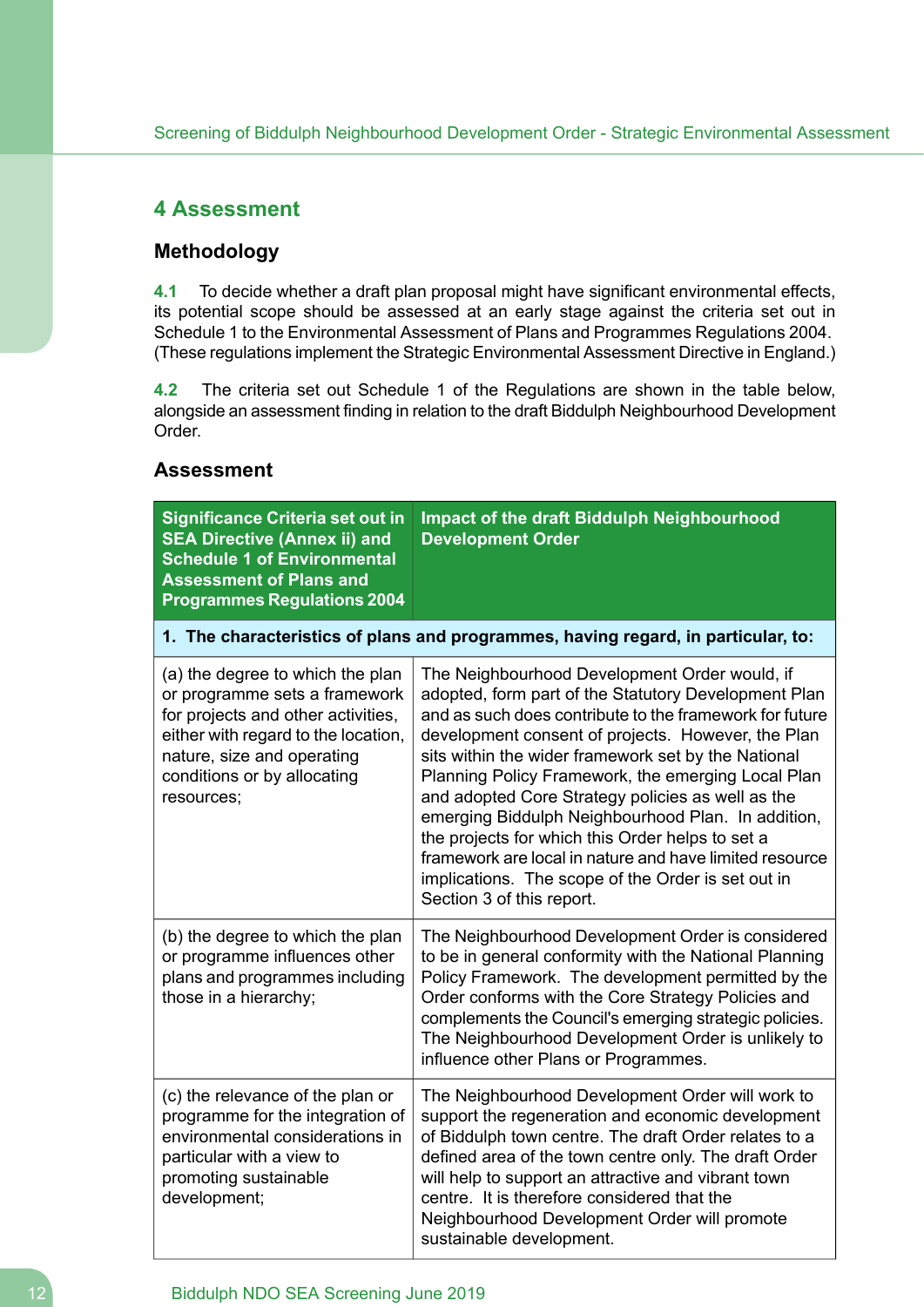| <b>Significance Criteria set out in</b><br><b>SEA Directive (Annex ii) and</b><br><b>Schedule 1 of Environmental</b><br><b>Assessment of Plans and</b><br><b>Programmes Regulations 2004</b>                           | Impact of the draft Biddulph Neighbourhood<br><b>Development Order</b>                                                                                                                                                                                                                                                                                                                                                                                                                                                                                                                                                                                                                         |  |
|------------------------------------------------------------------------------------------------------------------------------------------------------------------------------------------------------------------------|------------------------------------------------------------------------------------------------------------------------------------------------------------------------------------------------------------------------------------------------------------------------------------------------------------------------------------------------------------------------------------------------------------------------------------------------------------------------------------------------------------------------------------------------------------------------------------------------------------------------------------------------------------------------------------------------|--|
| (d) environmental problems<br>relevant to the plan or<br>programme; and                                                                                                                                                | Biddulph is a former mining town that lies in the north<br>west of the Staffordshire Moorlands district. It is the<br>second largest settlement in the District with a<br>population of 19,892 (including Biddulph Moor). The<br>town has suffered from economic decline and includes<br>the Biddulph East area, a former coal board housing<br>estate that experiences a range of socio-economic and<br>environmental deprivation problems. Appropriate<br>alternative uses for vacant town centre units and derelict<br>buildings are being supported. Environmental concerns<br>relevant to the Order include impacts on air quality and<br>climate change associated with economic growth. |  |
| (e) the relevance of the plan or<br>programme for the<br>implementation of Community<br>legislation on the environment<br>(for example, plans and<br>programmes linked to waste<br>management or water<br>protection). | The Neighbourhood Development Order is not<br>proposing development specifically related to waste<br>management or water management.                                                                                                                                                                                                                                                                                                                                                                                                                                                                                                                                                           |  |
| 2. Characteristics of the effects and of the area likely to be affected, having regard,<br>in particular, to:                                                                                                          |                                                                                                                                                                                                                                                                                                                                                                                                                                                                                                                                                                                                                                                                                                |  |
| (a) the probability, duration,<br>frequency and reversibility of the<br>effects;                                                                                                                                       | The Neighbourhood Development Order is likely to have<br>modest but enduring positive sustainability effects<br>through enabling growth and enhancement of Biddulph<br>town centre. The introduction of a wider range of uses<br>and general improvements, including site specific<br>enhancements, is likely to provide additional jobs for<br>local people and attract an increased number of visitors<br>to help sustain and add to the vibrancy of the town<br>centre economy.                                                                                                                                                                                                             |  |
| (b) the cumulative nature of the<br>effects;                                                                                                                                                                           | It is intended that the effects will lead to positive,<br>cumulative benefits for the area, for example through<br>permitting change of use within a defined area.                                                                                                                                                                                                                                                                                                                                                                                                                                                                                                                             |  |
| (c) the transboundary nature of<br>the effects;                                                                                                                                                                        | There are no transboundary issues across member<br>states. Any effects on adjoining Staffordshire Moorlands<br>parishes are likely to be positive, for example through<br>town centre improvements.                                                                                                                                                                                                                                                                                                                                                                                                                                                                                            |  |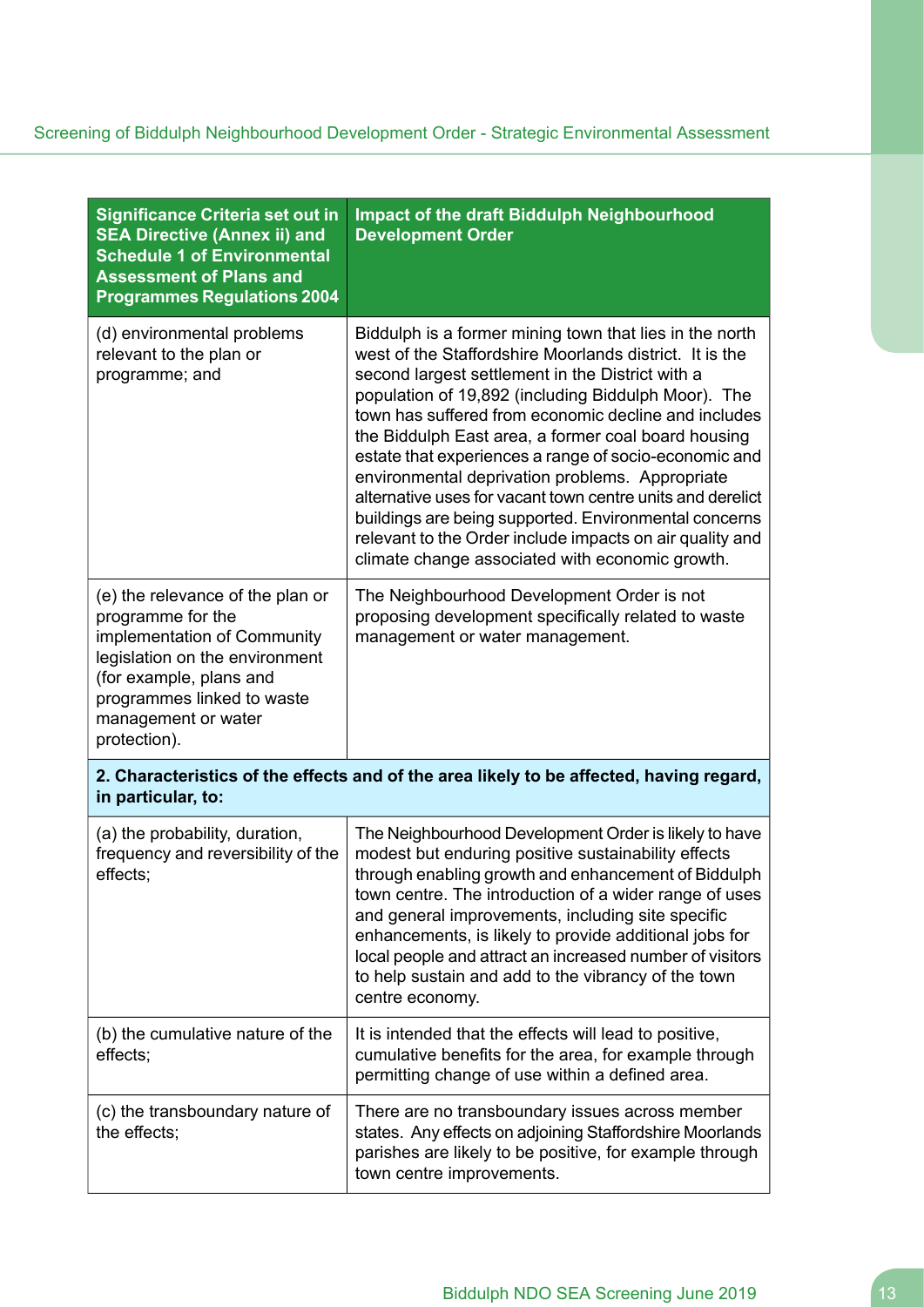| <b>Significance Criteria set out in</b><br><b>SEA Directive (Annex ii) and</b><br><b>Schedule 1 of Environmental</b><br><b>Assessment of Plans and</b><br><b>Programmes Regulations 2004</b>                                                                             | Impact of the draft Biddulph Neighbourhood<br><b>Development Order</b>                                                                                                                                                                                                                                                                                                                                                                                                                                                                                                                                                                                             |
|--------------------------------------------------------------------------------------------------------------------------------------------------------------------------------------------------------------------------------------------------------------------------|--------------------------------------------------------------------------------------------------------------------------------------------------------------------------------------------------------------------------------------------------------------------------------------------------------------------------------------------------------------------------------------------------------------------------------------------------------------------------------------------------------------------------------------------------------------------------------------------------------------------------------------------------------------------|
| (d) the risks to human health or<br>the environment (for example,<br>due to accidents);                                                                                                                                                                                  | No significant risks to human health or the environment<br>have been identified.                                                                                                                                                                                                                                                                                                                                                                                                                                                                                                                                                                                   |
| (e) the magnitude and spatial<br>extent of the effects<br>(geographical area and size of<br>the population likely to be<br>affected);                                                                                                                                    | The Neighbourhood Development Order relates to a<br>defined area within Biddulph town centre. The<br>magnitude and spatial extent of the effects are therefore<br>comparatively small.                                                                                                                                                                                                                                                                                                                                                                                                                                                                             |
| (f) the value and vulnerability of<br>the area likely to be affected due<br>to:<br>(i) special natural<br>characteristics or cultural<br>heritage;<br>(ii) exceeded<br>environmental quality<br>standards or limit values;<br><b>or</b><br>(iii) intensive land-use; and | Biddulph town centre is focused along the central High<br>Street / Tunstall Road. Until 2003 this was the main<br>route through Biddulph and for those travelling between<br>Congleton and Stoke-on-Trent. The bypass provides a<br>bypass to the town centre, rather than a bypass to the<br>town, and has significantly reduced the amount of traffic<br>through the town centre. The town centre has a range<br>of small independent shops and service outlets. These<br>principally front onto High Street, along with some on<br>the adjoining roads.                                                                                                         |
| (g) the effects on areas or<br>landscapes which have a<br>recognised national, Community<br>or international protection status.                                                                                                                                          | There are no SSSIs within the Neighbourhood Plan<br>Area. The Plan Area is 10km beyond the 2km zone of<br>influence around the Peak District Moors (South<br>Pennine Moors Phase 1) Special Protection Area and<br>similarly 10km beyond the 500m zone around the Peak<br>District Dales and South Pennine Moors Special Areas<br>of Conservation. The Biddulph Valley Way (Whitemoor)<br>Local Nature Reserve is around 3km north of the town<br>centre. The emerging Staffordshire Moorlands Local<br>Plan and adopted Core Strategy include policies for the<br>protection of landscape character, the natural<br>environment and sites of European importance. |

# **Table 4.1 Determination of the likely significance of environmental effects**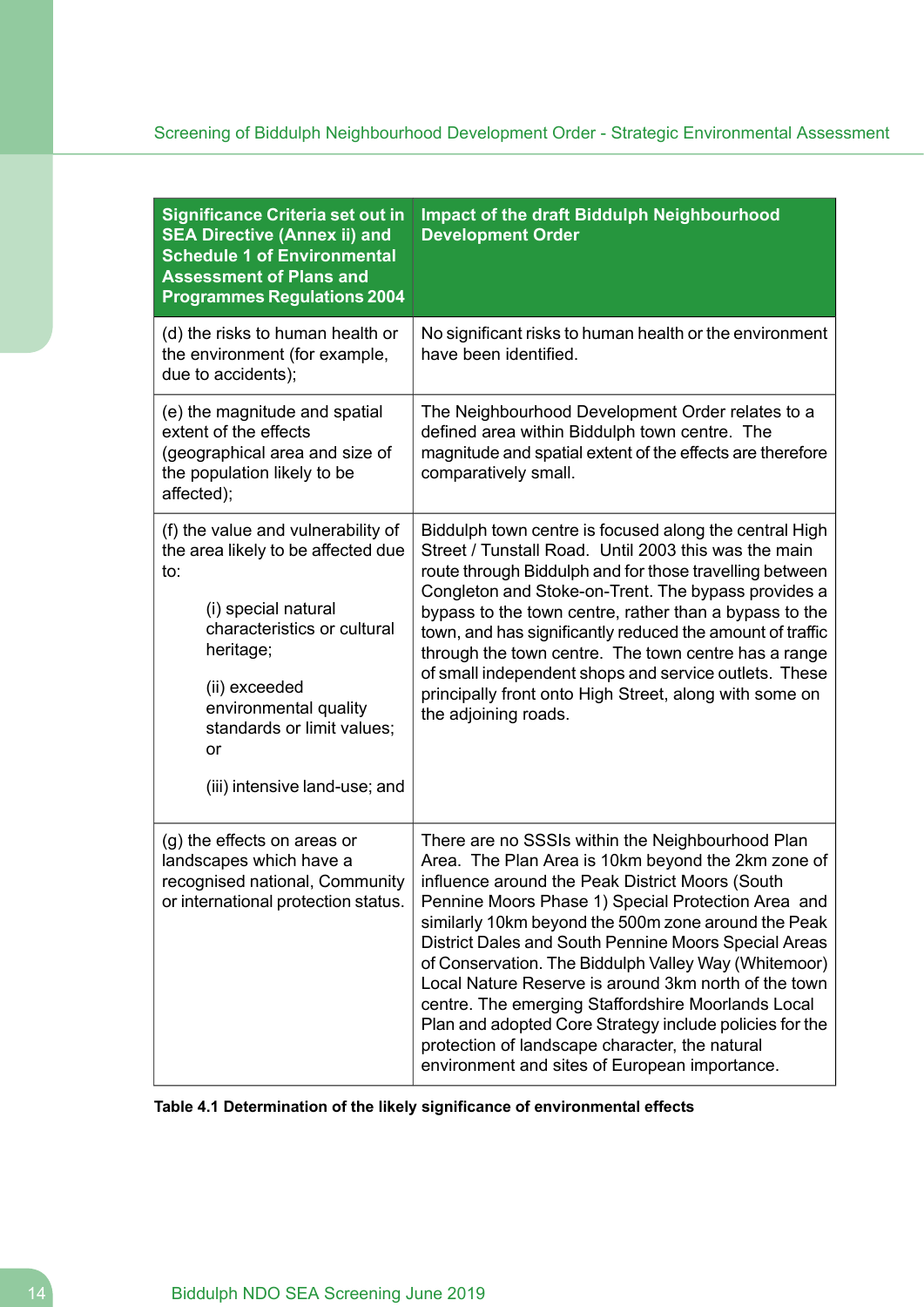**Conclusions**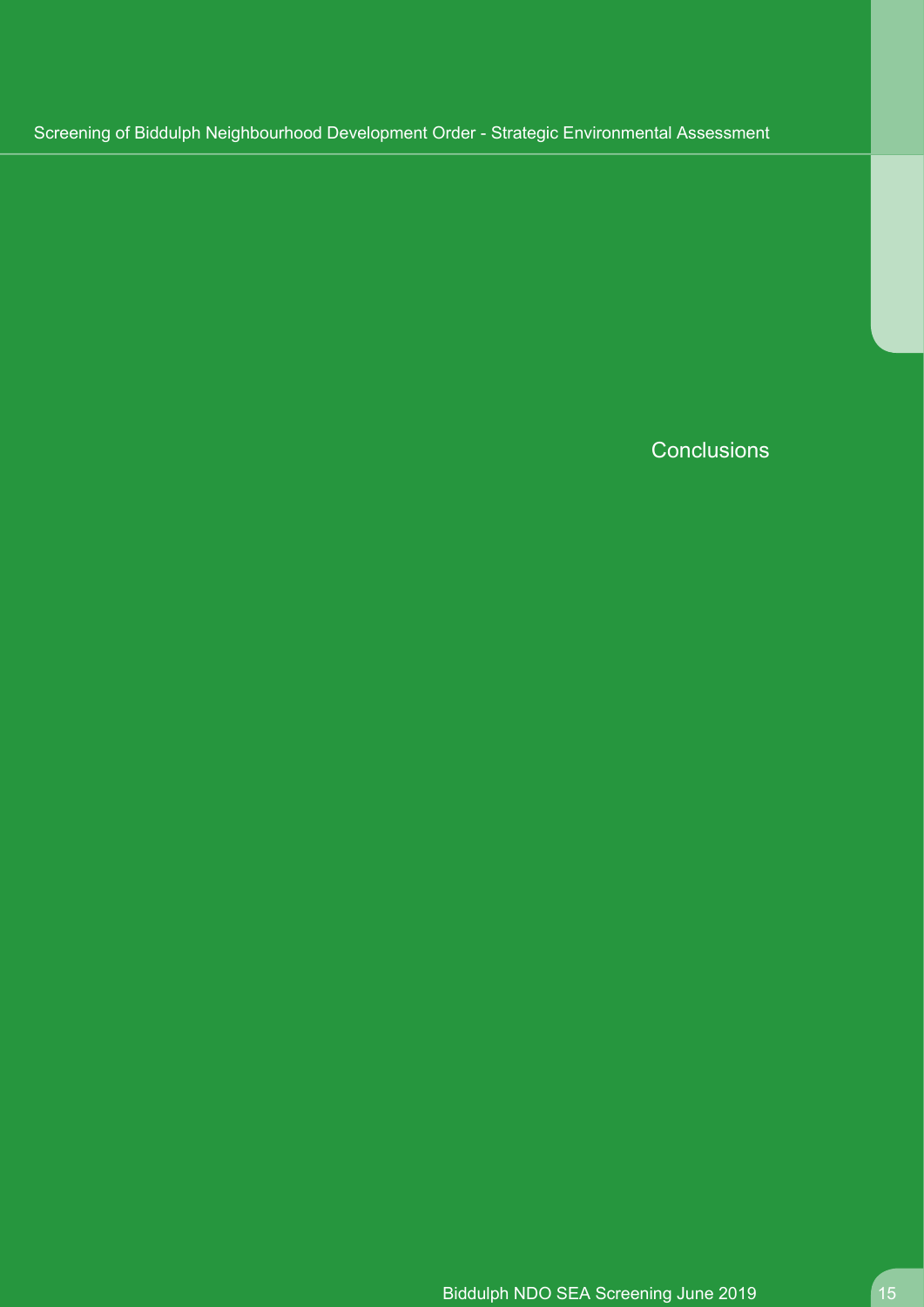# <span id="page-15-0"></span>**5 Conclusions**

- **5.1** Having taken into account the:
- Findings of the integrated SEA / SA of the emerging SMDC Local Plan.
- Findings of the assessment set out in section 4.

**5.2** It is considered that the draft Biddulph Neighbourhood Development Order is unlikely to lead to any significant environmental effects beyond those already assessed through the environmental assessments (SEA/SA and HRA) of the emerging SMDC Local Plan. In line with regulation 9 of the Environmental Assessment of Plans and Programmes Regulations 2004, it is therefore considered that no further environmental assessment is required.

**5.3** If the scope of the Neighbourhood Development Order subsequently changes, the LPA reserves the right to reassess this screening opinion.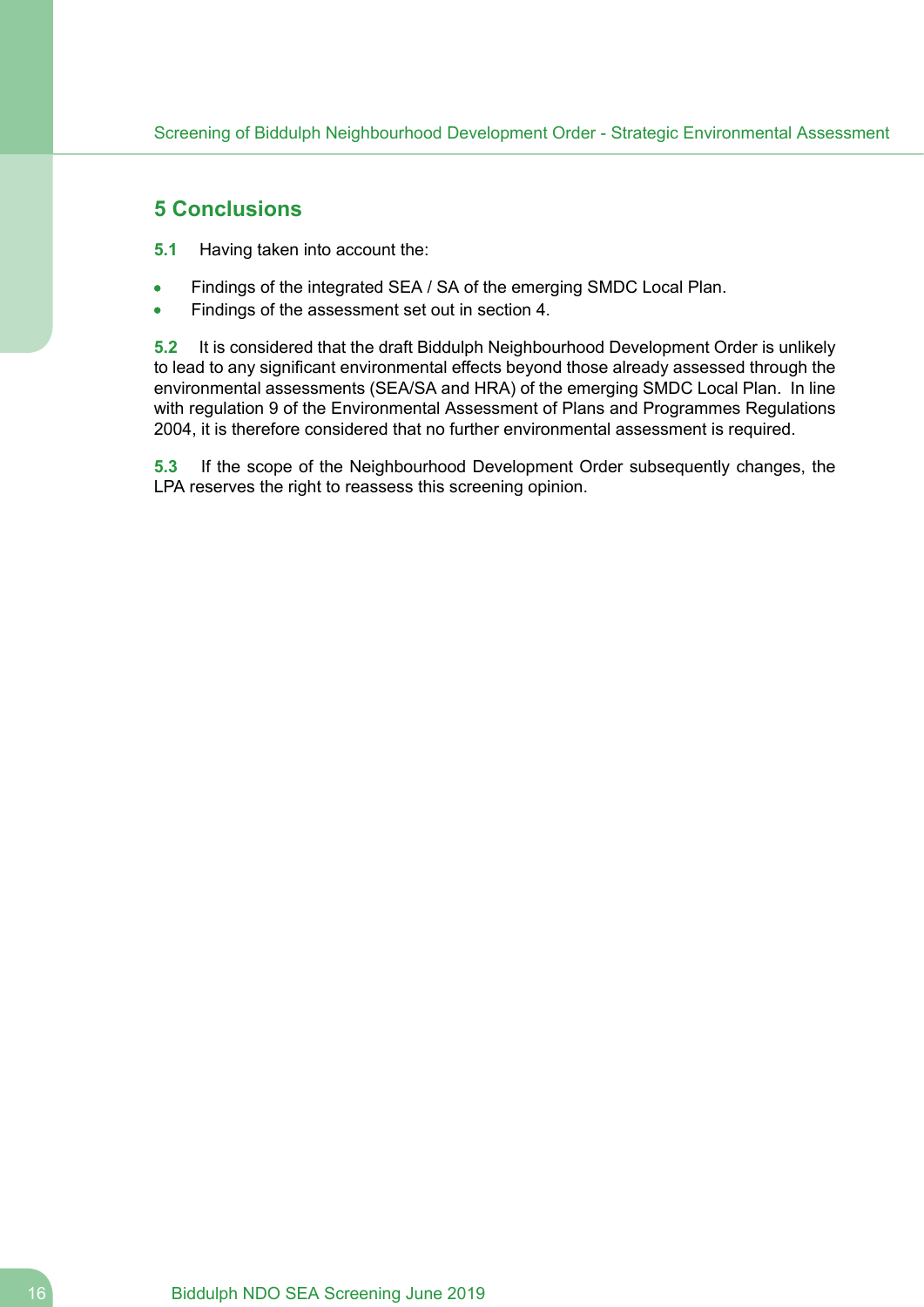**Consultation**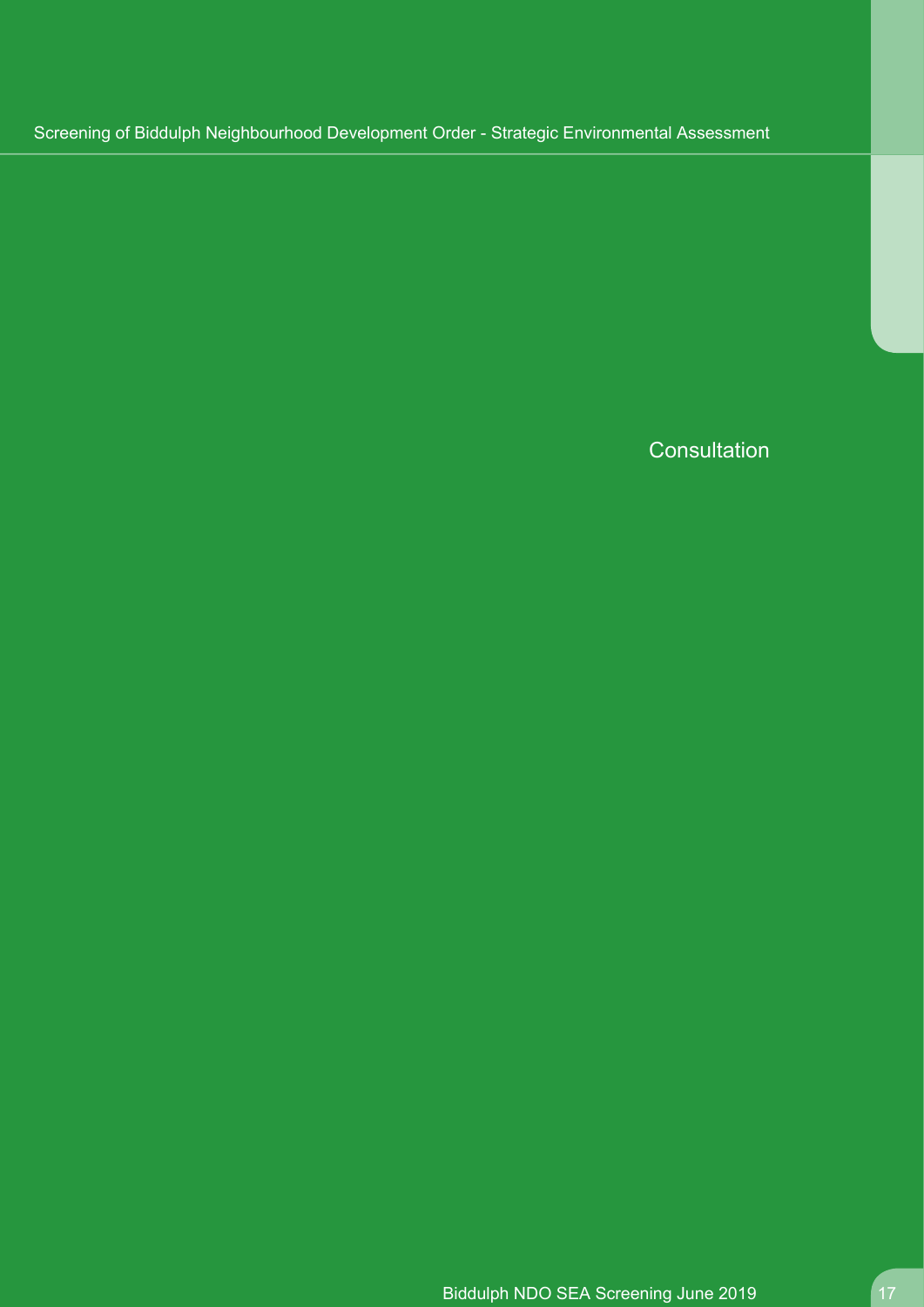## <span id="page-17-0"></span>**6 Consultation**

**6.1** Prior to a determination being made, this screening report has been sent to the relevant statutory consultation bodies to seek their opinion.

**6.2** The SEA consultation bodies are the Environment Agency, Natural England and Historic England.

**6.3** The screening opinions of the three consultees have been added to this screening report before a statement of reasons for the determination is prepared and published.

22 July 2019 Date: Our ref: 289316 Your ref: Biddulph SEA and HRA Screening

Joanna Bagnall **Regeneration Service** 

**BY EMAIL ONLY** Joanna.bagnall@staffsmoorlands.gov.uk



Hornbeam House **Crewe Business Park** Electra Way Crewe Cheshire  $CW16G$ 

T 0300 060 3900

Dear Ms Bagnall,

#### **SEA and HRA Screening:** Draft Biddulph Neighbourhood Plan Draft Neighbourhood Development Order - Biddulph Town Centre

Thank you for your consultation on the above dated 4th July 2019 which was received by Natural England on the same day.

Natural England is a non-departmental public body. Our statutory purpose is to ensure that the natural environment is conserved, enhanced, and managed for the benefit of present and future generations, thereby contributing to sustainable development.

#### **Strategic Environmental Assessment Screening**

We welcome the production of the SEA Screening reports. Natural England notes and concurs with the screening outcome of both the Neighbourhood plan and the Neighbourhood Development Order that significant effects on the environment are considered to be unlikely to occur. Therefore no further environmental assessment is required.

Further guidance on deciding whether the proposals are likely to have significant environmental effects and the requirements for consulting Natural England on SEA are set out in the National Planning **Practice Guidance.** 

#### **Habitats Regulations Assessment Screening**

Natural England welcomes the consideration given to the Habitats Regulations. We are satisfied that the conclusion of the Local Planning Authority (as competent authority) that there are no likely significant effects on European sites is appropriate, and therefore advise that further Habitats Regulations Assessment is not required for both the Neighbourhood Plan and the Neighbourhood Development Order.

We would be happy to comment further should the need arise but if in the meantime you have any queries please do not hesitate to contact us.

For any new consultations, or to provide further information on this consultation please send your correspondences to consultations@naturalengland.org.uk.

Yours sincerely

Victoria Kirkham **Consultations Team**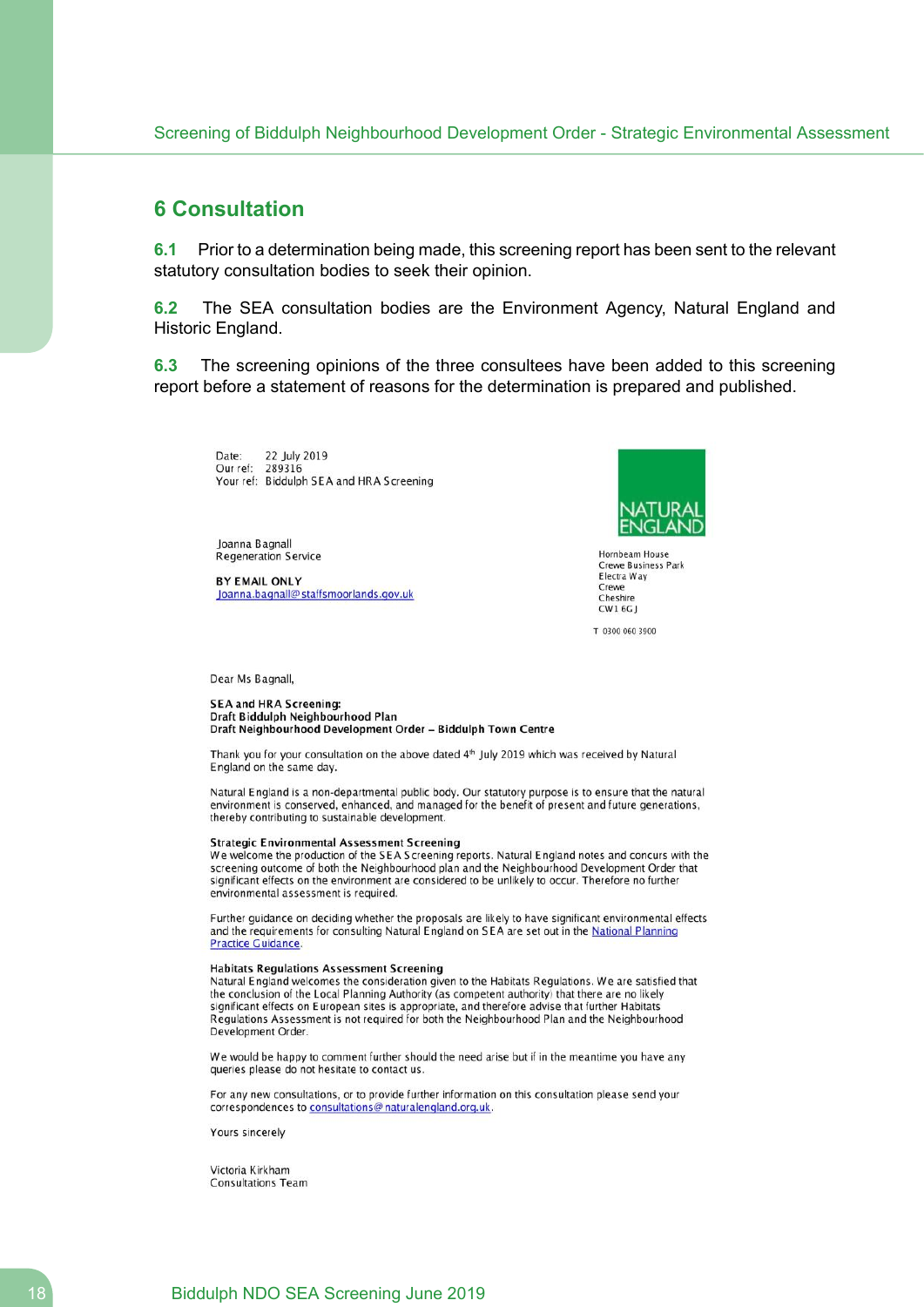From: McLaughlin, Anne-Marie M Sent: 12 September 2019 16:06:21 (UTC) Dublin, Edinburgh, Lisbon, London To: Joanna Bagnall Subject: RE: Biddulph SEA/HRA Screening

Hi Joanna,

I have had a look at the Neighbourhood Development Order and we have no comments or issues with the proposals.

If you have any queries, do not hesitate to contact me.

Kind regards,

Anne-Marie

# Anne-Marie McLaughlin<br>Planning Advisor – Sustainable Places | West Midlands Area<br>Environment Agency | Sentinel House, 9 Wellington Crescent, Fradley Park, Lichfield,<br>Staffordshire, WS13 8RR

Contact | Ext: 020 302 54111 | Int: 54111 | www.gov.uk/environment-agency

Incident management standby role: Incident Support Officer



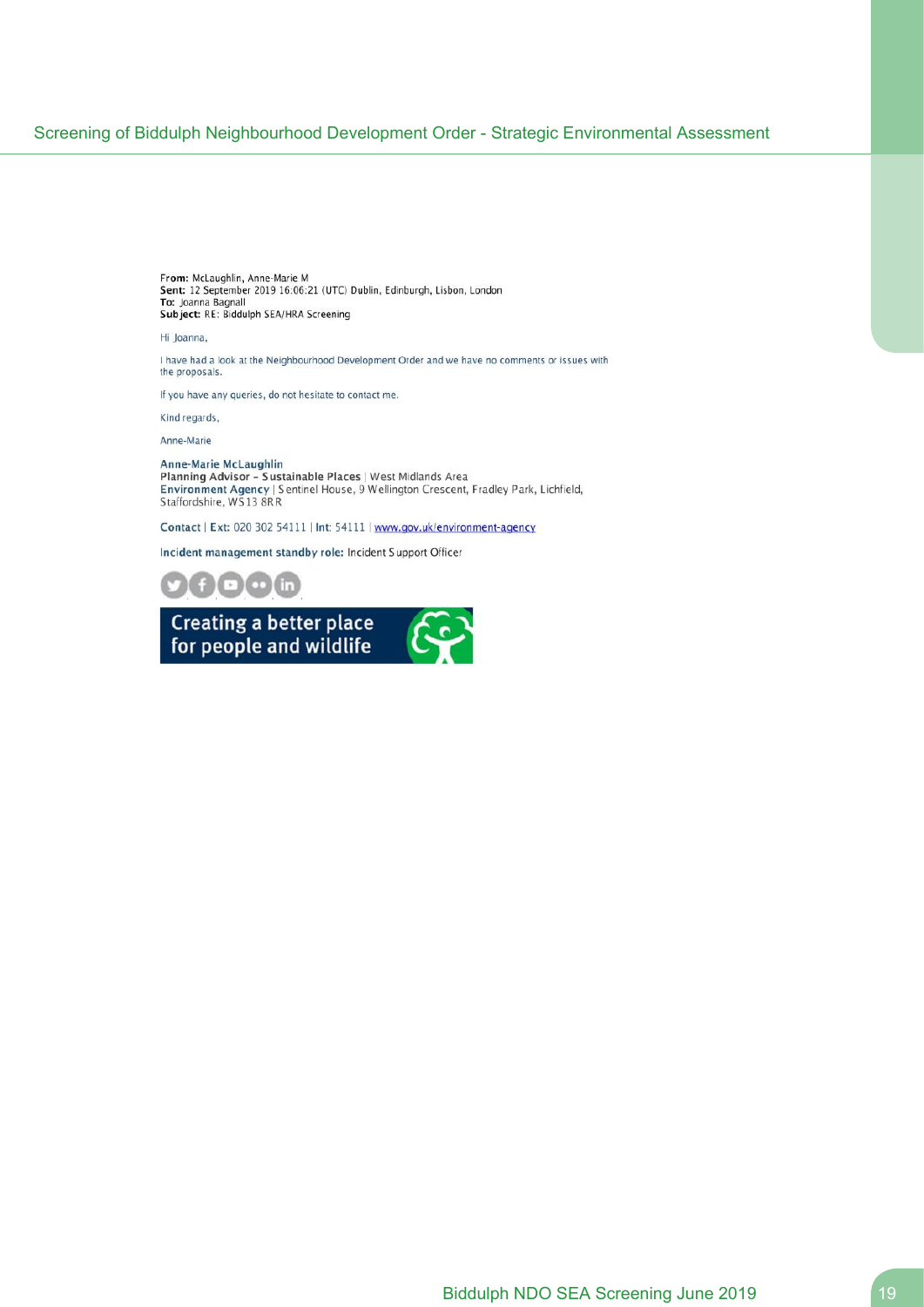

Ms Joanna Bagnall Staffordshire Moorlands District Council Direct Dial: 0121 625 6887

Our ref: PL00599784 26 July 2019

Dear Ms Bagnall

#### BIDDULPH NEIGHBOURHOOD DEVELOPMENT ORDER- SEA SCREENING

Thank you for your consultation and the invitation to comment on the SEA Screening Document for the above Neighbourhood Development Order. For the purposes of consultations on SEA Screening Opinions, Historic England confines its advice to the question, "Is it likely to have a significant effect on the environment?" in respect of our area of concern, cultural heritage. Our comments are based on the information supplied with the screening request. On the basis of the information supplied and in the context of the criteria set out in Schedule 1 of the Environmental Assessment Regulations [Annex II of the 'SEA' Directive], Historic England concurs with your view that the preparation of a Strategic Environmental Assessment is not required.

The views of the other statutory consultation bodies should be taken into account before the overall decision on the need for a SEA is made. If a decision is made to undertake a SEA, please note that Historic England has published guidance on Sustainability Appraisal / Strategic Environmental Assessment and the Historic Environment that is relevant to both local and neighbourhood planning and available at:

<https://www.historicengland.org.uk/images-books/publications/sustainabilityappraisal-and-strategic-environmental-assessment-advice-note-8/>

I trust the above comments will be of assistance.

Yours sincerely,

Peter Boland **Historic Places Advisor** peter.boland@HistoricEngland.org.uk

CC.



THE AXIS 10 HOLLIDAY STREET BIRMINGHAM B1 1TF Telephone 0121 625 6888<br>HistoricEnglend.org.uk



Historic England is subject to both the Freedom of Information Act (2000) and Environmental Information Regulations (2004). Any<br>Information held by the organisation can be requested for release under this legislation.